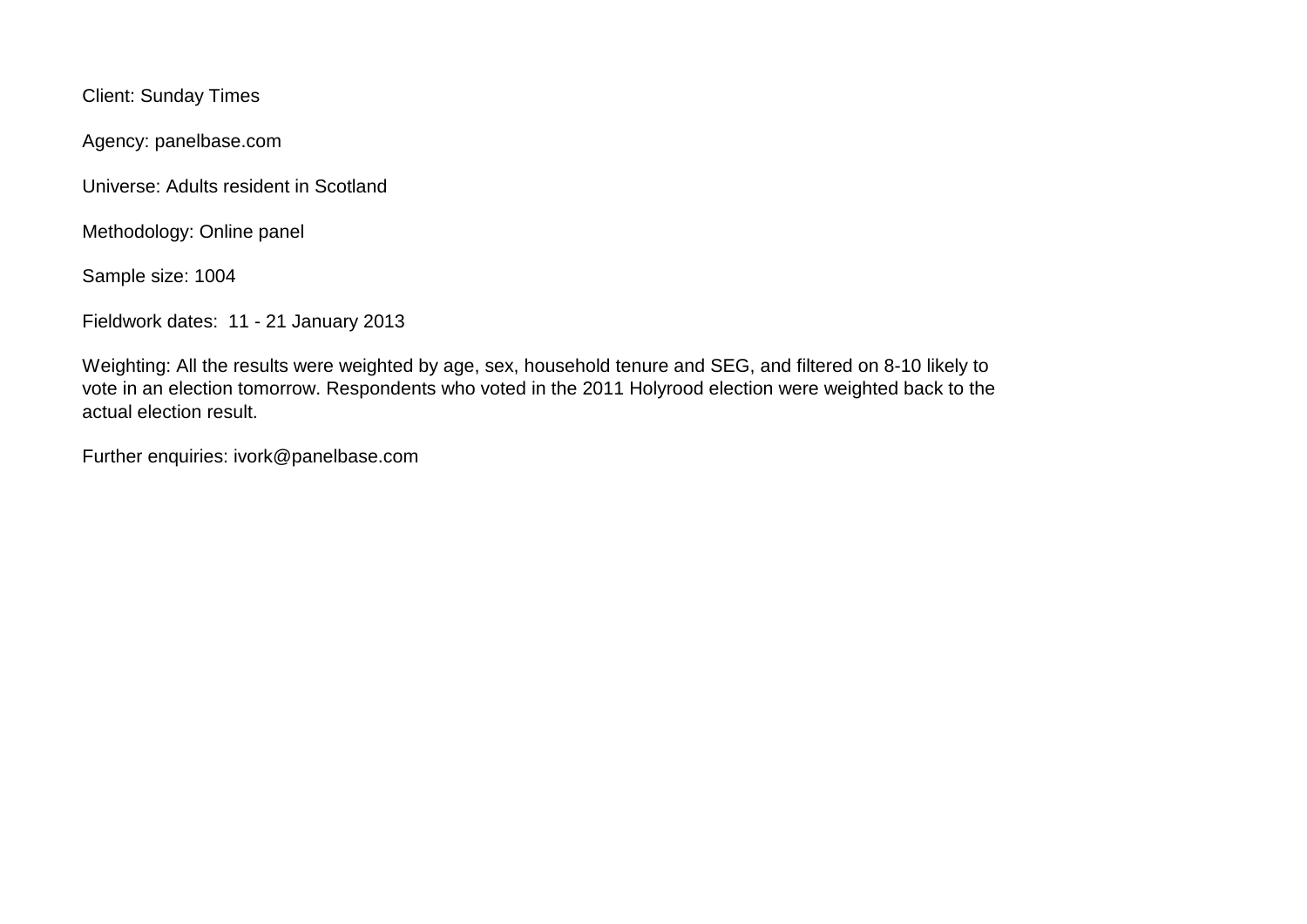| Base: 817                                             |                              | Total            | Q1. Please select your gender. |                |                |                     | Gender x Age             |                        | Q8. Do you agree that Scotland should be an |                  |                |                                        |                |
|-------------------------------------------------------|------------------------------|------------------|--------------------------------|----------------|----------------|---------------------|--------------------------|------------------------|---------------------------------------------|------------------|----------------|----------------------------------------|----------------|
|                                                       |                              |                  |                                |                |                |                     |                          |                        |                                             | Female x 55+     |                | independent country?                   |                |
|                                                       |                              |                  | Male<br>385                    | Female<br>432  | Male x 18-34   | Male x 35-54<br>156 | Male $\times$ 55+<br>139 |                        | Female x 18-34 Female x 35-54               | 174              | 281            | Yes, I agree No, I do not agree<br>382 | Undecided      |
| Total                                                 |                              | 817              | (401)                          | (424)          | 91<br>(90)     | (167)               |                          | 91<br>(105)            | 167<br>(171)                                | (148)            | (263)          | (413)                                  | 153            |
|                                                       |                              | (825)            |                                | 432            | 91             | 156                 | (144)                    | 91                     | 167                                         |                  | 281            | 382                                    | (148)<br>153   |
| Q1. Please select your gender.                        | <b>Base: All Respondents</b> | 817<br>(825)     | 385<br>(401)                   | (424)          | (90)           | (167)               | 139<br>(144)             |                        | (171)                                       | 174              |                | (413)                                  |                |
|                                                       |                              | 385              | 385                            |                |                |                     |                          | (105)                  |                                             | (148)            | (263)<br>157   |                                        | (148)          |
|                                                       | Male                         | 47%              | 100%                           | 0<br>o         | 91<br>100%     | 156<br>100%         | 139<br>100%              | $^{\circ}$<br>$\Omega$ | $^{\circ}$<br>$\mathbf{o}$                  | 0<br>$\mathbf o$ | 56%            | 162<br>42%                             | 65<br>43%      |
|                                                       | Female                       | 432              | $\mathbf{0}$                   | 432            | $\mathbf{0}$   | $\mathbf{0}$        | $\mathbf{0}$             |                        | 167                                         | 174              | 123            | 220                                    | 88             |
|                                                       |                              |                  | $\mathbf{0}$                   |                | $\mathbf{o}$   | $\mathbf{0}$        | $\mathbf{o}$             | 91                     |                                             |                  | 44%            |                                        | 57%            |
|                                                       |                              | 53%              |                                | 100%           |                |                     |                          | 100%                   | 100%                                        | 100%             |                | 58%                                    |                |
| Q2. Which of these age groups                         | <b>Base: All Respondents</b> | 817              | 385                            | 432            | 91             | 156                 | 139                      | 91                     | 167                                         | 174              | 281            | 382                                    | 153            |
| do you fit into?                                      |                              | (825)            | (401)                          | (424)          | (90)           | (167)               | (144)                    | (105)                  | (171)                                       | (148)            | (263)          | (413)                                  | (148)          |
|                                                       | $18 - 24$                    | 47               | 19                             | 29             | 19             | $\mathbf 0$         | 0                        | 29                     | $^{\circ}$                                  | $\overline{0}$   | 11             | 29                                     | $\overline{7}$ |
|                                                       |                              | 6%               | 5%                             | 7%             | 21%            | $\mathbf{o}$        | $\Omega$                 | 31%                    | $\mathbf{o}$                                | $\mathbf 0$      | 4%             | 8%                                     | 4%             |
|                                                       | $25 - 34$                    | 135              | 72                             | 63             | 72             | $\Omega$            | $\Omega$                 | 63                     | $\Omega$                                    | $\Omega$         | 45             | 62                                     | 27             |
|                                                       |                              | 16%              | 19%                            | 15%            | 79%            | $\Omega$            | $\mathbf{0}$             | 69%                    | $\Omega$                                    | $\Omega$         | 16%            | 16%                                    | 17%            |
|                                                       | $35 - 44$                    | 141              | 69                             | 72             | $\mathbf 0$    | 69                  | $\Omega$                 | $\Omega$               | 72                                          | $^{\circ}$       | 53             | 57                                     | 31             |
|                                                       |                              | 17%              | 18%                            | 17%            | $\Omega$       | 44%                 | O                        | $\Omega$               | 43%                                         | $\mathbf 0$      | 19%            | 15%                                    | 20%            |
|                                                       | $45 - 54$                    | 182              | 87                             | 95             | $\mathbf{0}$   | 87                  | $\Omega$                 | $\Omega$               | 95                                          | $\overline{0}$   | 71             | 73                                     | 37             |
|                                                       |                              | 22%              | 23%                            | 22%            | $\Omega$       | 56%                 | $\mathbf{0}$             | $\Omega$               | 57%                                         | $\Omega$         | 25%            | 19%                                    | 24%            |
|                                                       | 55-64                        | 198              | 89                             | 108            | $\Omega$       | $\Omega$            | 89                       | $\Omega$               | $^{\circ}$                                  | 108              | 71             | 93                                     | 34             |
|                                                       |                              | 24%              | 23%                            | 25%            | $\mathbf{o}$   | $\mathbf{o}$        | 64%                      | $\Omega$               | $\mathbf{o}$                                | 62%              | 25%            | 24%                                    | 22%            |
|                                                       | $65+$                        | 115              | 49                             | 66             | $\mathbf{0}$   | $\mathbf{0}$        | 49                       | $\mathbf{0}$           | $\mathbf{0}$                                | 66               | 30             | 68                                     | 17             |
|                                                       |                              | 14%              | 13%                            | 15%            | $\mathbf{0}$   | $\mathbf{0}$        | 36%                      | $\mathbf{0}$           | $\Omega$                                    | 38%              | 11%            | 18%                                    | 11%            |
| Q3. Did you vote in Scotland in Base: All Respondents |                              | 817              | 385                            | 432            | 91             | 156                 | 139                      | 91                     | 167                                         | 174              | 281            | 382                                    | 153            |
| the 2011 Scottish                                     |                              | (825)            | (401)                          | (424)          | (90)           | (167)               | (144)                    | (105)                  | (171)                                       | (148)            | (263)          | (413)                                  | (148)          |
| Parliamentary Election? If so,                        | SNP                          | 335              | 173                            | 163            | 39             | 73                  | 60                       | 28                     | 66                                          | 68               | 208            | 54                                     | 73             |
| who did you vote for with your                        |                              | 41%              | 45%                            | 38%            | 43%            | 47%                 | 43%                      | 31%                    | 40%                                         | 39%              | 74%            | 14%                                    | 48%            |
| constituency vote?                                    | Labour                       | 235              | 115                            | 120            | 28             | 52                  | 35                       | 30                     | 46                                          | 44               | 42             | 140                                    | 52             |
|                                                       |                              | 29%              | 30%                            | 28%            | 31%            | 33%                 | 25%                      | 33%                    | 27%                                         | 25%              | 15%            | 37%                                    | 34%            |
|                                                       | Conservative                 | 105              | 49                             | 56             | $\overline{7}$ | 18                  | 24                       | 6                      | 22                                          | 28               | 8              | 91                                     | 6              |
|                                                       |                              | 13%              | 13%                            | 13%            | 8%             | 12%                 | 17%                      | 7%                     | 13%                                         | 16%              | 3%             | 24%                                    | 4%             |
|                                                       | <b>Liberal Democrats</b>     | 58               | 24                             | 34             | 8              | 6                   | 9                        | $\overline{4}$         | 11                                          | 19               | 5              | 47                                     |                |
|                                                       |                              | 7%               | 6%                             | 8%             | 9%             | 4%                  | 7%                       | 4%                     | 7%                                          | 11%              | 2%             | 12%                                    | 4%             |
|                                                       | Other                        | $\boldsymbol{A}$ | $\overline{1}$                 | $\overline{3}$ | $\mathbf 0$    | $\Omega$            | -1                       | -1                     | -1                                          | -1               | 2              | $\overline{2}$                         | $\Omega$       |
|                                                       |                              | < 1%             | $< 1\%$                        | $< 1\%$        | < 1%           | $< 1\%$             | $< 1\%$                  | 1%                     | $< 1\%$                                     | < 1%             | $< 1\%$        | $< 1\%$                                | $\Omega$       |
|                                                       | Greens                       | 3                | $\overline{1}$                 | $\overline{2}$ | $\mathbf 0$    | $\Omega$            | $\Omega$                 | $\Omega$               | $\mathbf{1}$                                | $\overline{1}$   | $\overline{1}$ | $\overline{1}$                         | $\Omega$       |
|                                                       |                              | $< 1\%$          | $< 1\%$                        | $< 1\%$        | $< 1\%$        | $< 1\%$             | $< 1\%$                  | < 1%                   | $< 1\%$                                     | < 1%             | $< 1\%$        | $< 1\%$                                | < 1%           |
|                                                       | Did not vote                 | 56               | 18                             | 38             | 7              | $\overline{4}$      | 8                        | 17                     | 12                                          | 9                | 14             | 30                                     | 11             |
|                                                       |                              | 7%               | 5%                             | 9%             | 7%             | 2%                  | 6%                       | 18%                    | 7%                                          | 5%               | 5%             | 8%                                     | 7%             |
|                                                       | Can't remember               | 22               | $\overline{4}$                 | 18             | $\Omega$       | $\overline{z}$      | $\overline{2}$           | 5                      | $\mathbf{8}$                                | 5                | $\overline{2}$ | 15                                     | 5              |
|                                                       |                              | 3%               | $1\%$                          | 4%             | $1\%$          | 1%                  | 1%                       | 5%                     | 5%                                          | 3%               | $< 1\%$        | 4%                                     | 3%             |

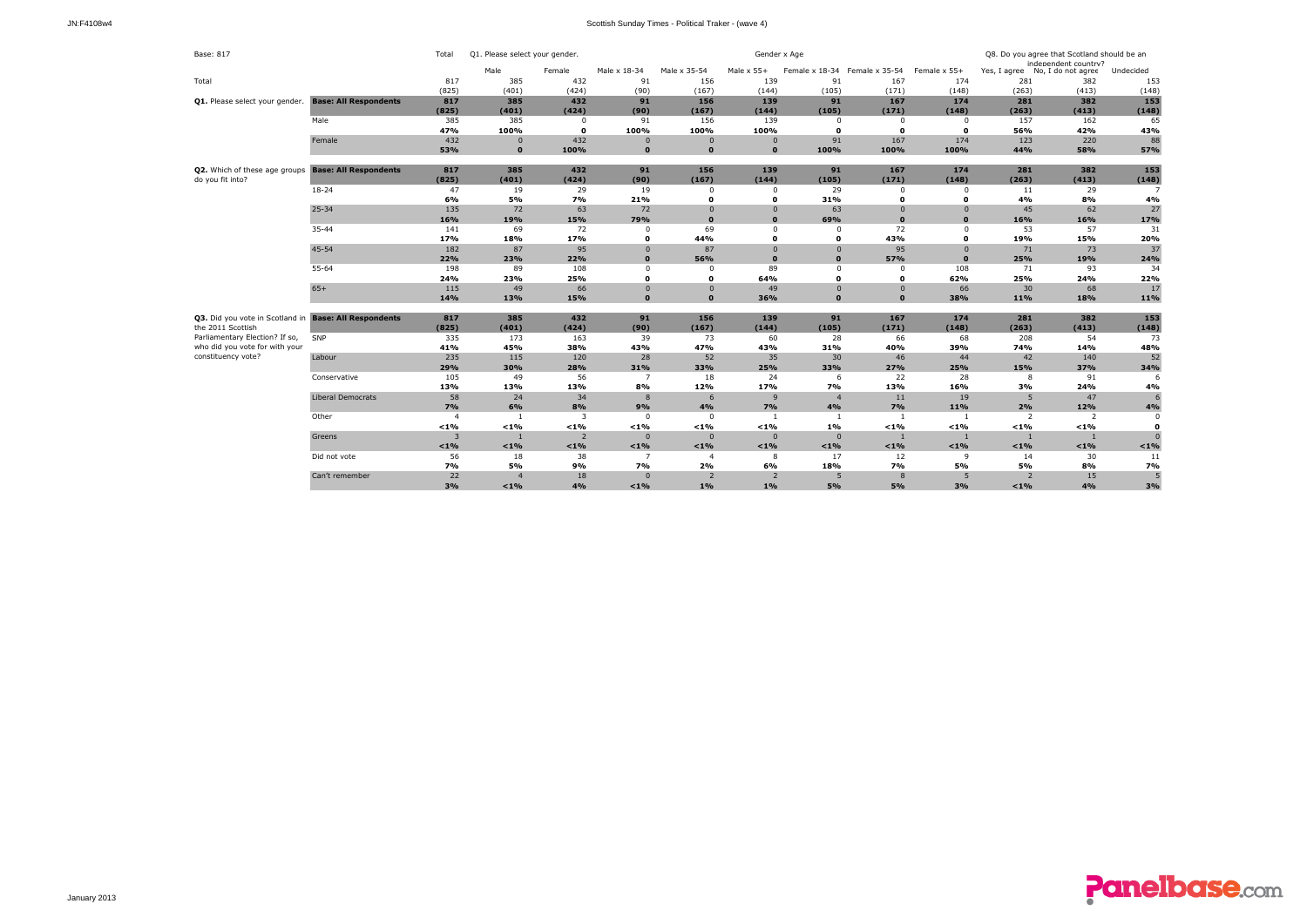| Base: 817                                                        | Total                        | Q1. Please select your gender. |                          |                          |                      | Gender x Age            | Q8. Do you agree that Scotland should be an<br>independent country? |                               |                      |                      |                           |                                 |              |
|------------------------------------------------------------------|------------------------------|--------------------------------|--------------------------|--------------------------|----------------------|-------------------------|---------------------------------------------------------------------|-------------------------------|----------------------|----------------------|---------------------------|---------------------------------|--------------|
|                                                                  |                              |                                | Male                     | Female                   | Male x 18-34         | Male x 35-54            | Male $\times$ 55+                                                   | Female x 18-34 Female x 35-54 |                      | Female x 55+         |                           | Yes, I agree No, I do not agree | Undecided    |
| Total                                                            |                              | 817                            | 385                      | 432                      | 91                   | 156                     | 139                                                                 | 91                            | 167                  | 174                  | 281                       | 382                             | 153          |
|                                                                  |                              | (825)                          | (401)                    | (424)                    | (90)                 | (167)                   | (144)                                                               | (105)                         | (171)                | (148)                | (263)                     | (413)                           | (148)        |
| Q4. And who did you vote for                                     | <b>Base: All Respondents</b> | 817                            | 385                      | 432                      | 91                   | 156                     | 139                                                                 | 91                            | 167                  | 174                  | 281                       | 382                             | 153          |
| with your regional vote?                                         |                              | (825)                          | (401)                    | (424)                    | (90)                 | (167)                   | (144)                                                               | (105)                         | (171)                | (148)                | (263)                     | (413)                           | (148)        |
|                                                                  | SNP                          | 335                            | 175                      | 160                      | 43                   | 70                      | 62                                                                  | 25                            | 55                   | 80                   | 197                       | 58                              | 78           |
|                                                                  | Labour                       | 41%<br>199                     | 46%<br>93                | 37%<br>106               | 47%<br>22            | 45%<br>45               | 45%<br>27                                                           | 28%<br>32                     | 33%<br>39            | 46%<br>35            | 70%<br>32                 | 15%<br>128                      | 51%<br>39    |
|                                                                  |                              | 24%                            | 24%                      | 24%                      | 24%                  | 29%                     | 19%                                                                 | 35%                           | 23%                  | 20%                  | 12%                       | 33%                             | 25%          |
|                                                                  | Conservative                 | 95                             | 46                       | 49                       | 10                   | 18                      | 18                                                                  | 5                             | 23                   | 21                   | 5                         | 85                              |              |
|                                                                  |                              | 12%                            | 12%                      | 11%                      | 11%                  | 12%                     | 13%                                                                 | 6%                            | 14%                  | 12%                  | 2%                        | 22%                             | 4%           |
|                                                                  | Greens                       | 45                             | 26                       | 19                       | $\overline{2}$       | 11                      | 13                                                                  |                               | 8                    | 9                    | 12                        | 23                              | 11           |
|                                                                  |                              | 6%                             | 7%                       | 4%                       | 2%                   | 7%                      | 9%                                                                  | 2%                            | 5%                   | 5%                   | 4%                        | 6%                              | 7%           |
|                                                                  | Other                        | 42                             | 18                       | 25                       | <sup>1</sup>         | 5                       | 12                                                                  | $\overline{2}$                | 15                   | 8                    | 19                        | 24                              | $\sqrt{ }$   |
|                                                                  |                              | 5%                             | 5%                       | 6%                       | $< 1\%$              | 3%                      | 9%                                                                  | 2%                            | 9%                   | 5%                   | 7%                        | 6%                              | $\Omega$     |
|                                                                  | <b>Liberal Democrats</b>     | 35                             | 12                       | 22                       | 6                    | $\overline{2}$          | 5                                                                   | 5                             | 6                    | 11                   | $\overline{4}$            | 25                              |              |
|                                                                  |                              | 4%                             | 3%                       | 5%                       | 6%                   | 1%                      | 4%                                                                  | 6%                            | 4%                   | 6%                   | 2%                        | <b>7%</b>                       | 4%           |
|                                                                  | Did not vote                 | 43                             | 10                       | 33                       | 6                    | $\overline{4}$          | $\mathbf{1}$                                                        | 15                            | 12                   | 6                    | 10                        | 22                              | 11           |
|                                                                  |                              | 5%                             | 3%                       | 8%                       | 6%                   | 2%                      | $< 1\%$                                                             | 16%                           | 7%                   | 4%                   | 3%                        | 6%                              | 7%           |
|                                                                  | Can't remember               | 23                             | $\overline{4}$           | 19                       | $\overline{2}$       |                         | $\mathbf{1}$                                                        | 6                             | 9                    | $\overline{4}$       | $\overline{2}$            | 18                              |              |
|                                                                  |                              | 3%                             | $< 1\%$                  | 4%                       | 3%                   | $< 1\%$                 | $< 1\%$                                                             | 7%                            | 5%                   | 2%                   | $< 1\%$                   | 5%                              | 2%           |
| Q5. If Scottish Parliamentary                                    | <b>Base: All Respondents</b> | 817                            | 385                      | 432                      | 91                   | 156                     | 139                                                                 | 91                            | 167                  | 174                  | 281                       | 382                             | 153          |
| Elections were to be held                                        |                              | (825)                          | (401)                    | (424)                    | (90)                 | (167)                   | (144)                                                               | (105)                         | (171)                | (148)                | (263)                     | (413)                           | (148)        |
| tomorrow, how likely would you $\overline{10}$ - Certain to Vote |                              | 610                            | 282                      | 328                      | 58                   | 115                     | 109                                                                 | 56                            | 119                  | 153                  | 225                       | 287                             | 98           |
| be to vote in that election?                                     |                              | 75%                            | 73%                      | 76%                      | 64%                  | 74%                     | 79%                                                                 | 62%                           | 71%                  | 88%                  | 80%                       | 75%                             | 64%          |
|                                                                  | 9                            | 116                            | 63                       | 53                       | 16                   | 31                      | 15                                                                  | 17                            | 24                   | 12                   | 36                        | 50                              | 30           |
|                                                                  |                              | 14%                            | 16%                      | 12%                      | 18%                  | 20%                     | 11%                                                                 | 19%                           | 15%                  | 7%                   | 13%                       | 13%                             | 19%          |
|                                                                  | 8                            | 91                             | 40                       | 51                       | 17                   | 9                       | 14                                                                  | 18                            | 23                   | 10                   | 20                        | 45                              | 26           |
|                                                                  |                              | 11%                            | 10%                      | 12%                      | 19%                  | 6%                      | 10%                                                                 | 19%                           | 14%                  | 6%                   | 7%                        | 12%                             | 17%          |
|                                                                  |                              | $\overline{0}$                 | $\Omega$                 | $\overline{0}$           | $\overline{0}$       | $\Omega$                | $\Omega$                                                            | $\Omega$                      | $\Omega$             | $\Omega$             | $\mathbf 0$               | $\Omega$                        |              |
|                                                                  |                              | $\bf{0}$                       | $\mathbf{0}$             | $\mathbf 0$              | $\mathbf{0}$         | $\mathbf{0}$            | $\Omega$                                                            | $\Omega$                      | $\mathbf{0}$         | $\Omega$             | $\mathbf 0$               | $\Omega$                        |              |
|                                                                  | 6                            | 0                              | $\Omega$                 | $\mathbf 0$              | $\Omega$             | $\Omega$                | $\Omega$                                                            | $\Omega$                      | $\Omega$             | $^{\circ}$           | $^{\circ}$                | $\Omega$                        | $\Omega$     |
|                                                                  |                              | $\mathbf{o}$                   | $\mathbf{0}$             | $\mathbf{o}$             | $\Omega$             | $\mathbf 0$             | O                                                                   | O                             | 0                    | $\Omega$             | 0                         | $\mathbf{0}$                    | $\Omega$     |
|                                                                  |                              | $\mathbf 0$                    | $\Omega$                 | $\mathbf{0}$             | $\overline{0}$       | $\mathbf{0}$            | $\overline{0}$                                                      | $\Omega$                      | $\overline{0}$       | $\overline{0}$       | $\mathbf{0}$              | $\overline{0}$                  |              |
|                                                                  |                              | $\mathbf{0}$                   | $\Omega$                 | $\mathbf{o}$             | $\Omega$<br>$\Omega$ | $\mathbf{o}$            | $\Omega$                                                            | $\Omega$                      | $\mathbf 0$          | $\Omega$             | $\mathbf{0}$              | $\Omega$                        |              |
|                                                                  |                              | $^{\circ}$<br>$\mathbf 0$      | $\Omega$<br>$\mathbf{0}$ | $\Omega$<br>$\mathbf{0}$ | $\Omega$             | $\Omega$<br>$\mathbf 0$ | $\Omega$<br>$\Omega$                                                | $\Omega$<br>$\mathbf{0}$      | $\Omega$<br>$\Omega$ | $\Omega$<br>$\Omega$ | $^{\circ}$<br>$\mathbf 0$ | $\Omega$<br>$\mathbf{0}$        | n            |
|                                                                  |                              | $\mathbf 0$                    | $\mathbf{0}$             | $\Omega$                 | $\Omega$             | $\Omega$                | $\Omega$                                                            | $\Omega$                      | $\Omega$             | $\Omega$             | $\Omega$                  | $\overline{0}$                  |              |
|                                                                  |                              | $\mathbf{0}$                   | $\mathbf{0}$             | $\mathbf{o}$             | $\mathbf{o}$         | $\mathbf{o}$            | $\mathbf{0}$                                                        | $\Omega$                      | $\bf{0}$             | $\Omega$             | $\mathbf{0}$              | $\Omega$                        | $\Omega$     |
|                                                                  | $\overline{2}$               | $\mathbf 0$                    | $\mathbf 0$              | $\Omega$                 | $\mathbf 0$          | $\Omega$                | $\Omega$                                                            | $\Omega$                      | $\Omega$             | $\mathbf 0$          | $\mathbf 0$               | $\Omega$                        |              |
|                                                                  |                              | $\mathbf{0}$                   | $\mathbf{0}$             | $\mathbf{0}$             | $\Omega$             | $\mathbf{o}$            | $\Omega$                                                            | $\mathbf{0}$                  | $\Omega$             | $\Omega$             | 0                         | $\mathbf{0}$                    | $\Omega$     |
|                                                                  | 1 - Certain not to vote      | $\mathbf 0$                    | $\Omega$                 | $\Omega$                 | $\mathbf 0$          | $\Omega$                | $\Omega$                                                            | $\Omega$                      | $\Omega$             | $\Omega$             | $\mathbf{0}$              | $\mathbf{0}$                    |              |
|                                                                  |                              | $\mathbf{0}$                   | $\Omega$                 | $\mathbf{0}$             | $\Omega$             | $\mathbf{0}$            | $\Omega$                                                            | $\Omega$                      | $\Omega$             | $\Omega$             | $\mathbf{0}$              | $\Omega$                        | $\mathbf{0}$ |
|                                                                  | Mean score                   | 9.6                            | 9.6                      | 9.6                      | 9.5                  | 9.7                     | 9.7                                                                 | 9.4                           | 9.6                  | 9.8                  | 9.7                       | 9.6                             | 9.5          |

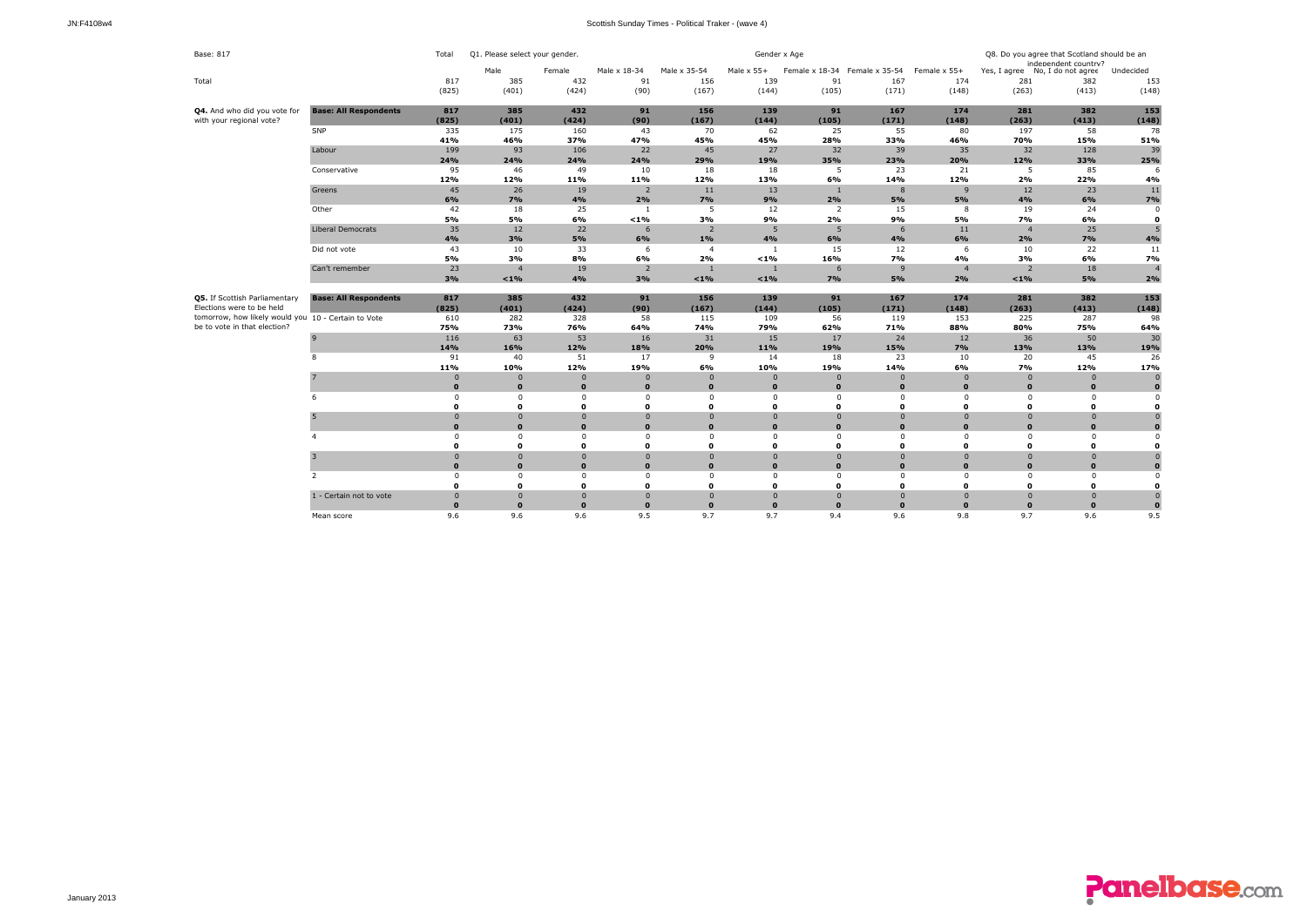| Base: 817                                      |                                     | Total          | Q1. Please select your gender |              |                |                |                   | Q8. Do you agree that Scotland should be an<br>independent country? |                |              |                |                                 |              |
|------------------------------------------------|-------------------------------------|----------------|-------------------------------|--------------|----------------|----------------|-------------------|---------------------------------------------------------------------|----------------|--------------|----------------|---------------------------------|--------------|
|                                                |                                     |                | Male                          | Female       | Male x 18-34   | Male x 35-54   | Male $\times$ 55+ | Female x 18-34                                                      | Female x 35-54 | Female x 55+ |                | Yes, I agree No, I do not agree | Undecided    |
| Total                                          |                                     | 817            | 385                           | 432          | 91             | 156            | 139               | 91                                                                  | 167            | 174          | 281            | 382                             | 153          |
|                                                |                                     | (825)          | (401)                         | (424)        | (90)           | (167)          | (144)             | (105)                                                               | (171)          | (148)        | (263)          | (413)                           | (148)        |
| Q6. If you did vote, who would                 | <b>Base: All Respondents</b>        | 817            | 385                           | 432          | 91             | 156            | 139               | 91                                                                  | 167            | 174          | 281            | 382                             | 153          |
| you vote for with your                         |                                     | (825)          | (401)                         | (424)        | (90)           | (167)          | (144)             | (105)                                                               | (171)          | (148)        | (263)          | (413)                           | (148)        |
| constituency vote?                             | SNP                                 | 323            | 173                           | 150          | 41             | 67             | 65                | 26                                                                  | 61             | 64           | 222            | 32                              | 69           |
|                                                |                                     | 40%            | 45%                           | 35%          | 45%            | 43%            | 47%               | 28%                                                                 | 36%            | 37%          | 79%            | 8%                              | 45%          |
|                                                | Labour                              | 235            | 106                           | 129          | 29             | 51             | 27                | 30                                                                  | 45             | 53           | 34             | 161                             | 39           |
|                                                |                                     | 29%            | 28%                           | 30%          | 32%            | 33%            | 19%               | 33%                                                                 | 27%            | 30%          | 12%            | 42%                             | 25%          |
|                                                | Conservative                        | 90             | 42                            | 48           | 8              | 15             | 19                | 11                                                                  | 15             | 23           | 6              | 83                              | $\mathbf{1}$ |
|                                                |                                     | 11%            | 11%                           | 11%          | 9%             | 10%            | 14%               | 12%                                                                 | 9%             | 13%          | 2%             | 22%                             | $< 1\%$      |
|                                                | <b>Liberal Democrats</b>            | 37             | 19                            | 17           | $\overline{4}$ | $\overline{4}$ | 11                | 3                                                                   | 6              | $\mathbf{8}$ | $\overline{4}$ | 30                              | 3            |
|                                                |                                     | 4%             | 5%                            | 4%           | 5%             | 2%             | 8%                | 4%                                                                  | 4%             | 5%           | 2%             | 8%                              | 2%           |
|                                                | Greens                              | 21             | $\overline{7}$                | 14           | 3              | $\overline{4}$ | $\Omega$          | $\overline{2}$                                                      | $\mathbf{q}$   | 3            | 11             | $\overline{7}$                  | 3            |
|                                                |                                     | 3%             | 2%                            | 3%           | 3%             | 2%             | $< 1\%$           | 2%                                                                  | 6%             | 2%           | 4%             | 2%                              | 2%           |
|                                                | Other                               | 16             | 6                             | 10           | $\Omega$       | $\overline{3}$ | $\overline{3}$    | $\overline{4}$                                                      |                | 5            |                | 15                              | $\mathbf{0}$ |
|                                                |                                     | 2%             | 2%                            | 2%           | $< 1\%$        | 2%             | 2%                | 4%                                                                  | $< 1\%$        | 3%           | $< 1\%$        | 4%                              | $< 1\%$      |
|                                                | Will not vote                       | $\overline{2}$ | 2                             | $\mathbf 0$  | $\Omega$       | $\overline{2}$ | $\Omega$          | $\Omega$                                                            | $\Omega$       | $\Omega$     | $\Omega$       | $\overline{\phantom{0}}$        | $\Omega$     |
|                                                |                                     | $< 1\%$        | $< 1\%$                       | $\Omega$     | o              | 1%             | $\Omega$          | 0                                                                   | $\mathbf{0}$   | $\Omega$     | $\mathbf{o}$   | $< 1\%$                         | 0            |
|                                                | Undecided / don't know              | 93             | 29                            | 64           | 6              | 10             | 14                | 16                                                                  | 29             | 18           | 3              | 52                              | 38           |
|                                                |                                     | 11%            | 8%                            | 15%          | 6%             | <b>7%</b>      | 10%               | 17%                                                                 | 18%            | 11%          | $< 1\%$        | 14%                             | 25%          |
|                                                | <b>Base:excluding will not vote</b> |                |                               |              |                |                |                   |                                                                     |                |              |                |                                 |              |
| Q6. (excluding will not vote and<br>undecided) | and undecided                       | 723<br>(724)   | 354<br>(366)                  | 369<br>(358) | 85<br>(82)     | 144<br>(151)   | 125<br>(133)      | 75<br>(90)                                                          | 138<br>(142)   | 156<br>(126) | 278<br>(257)   | 328<br>(356)                    | 115<br>(110) |
|                                                | SNP                                 | 323            | 173                           | 150          | 41             | 67             | 65                | 26                                                                  | 61             | 64           | 222            | 32                              | 69           |
|                                                |                                     | 45%            | 49%                           | 41%          | 48%            | 47%            | 52%               | 34%                                                                 | 44%            | 41%          | 80%            | 10%                             | 60%          |
|                                                | Labour                              | 235            | 106                           | 129          | 29             | 51             | 27                | 30                                                                  | 45             | 53           | 34             | 161                             | 39           |
|                                                |                                     | 33%            | 30%                           | 35%          | 34%            | 36%            | 21%               | 40%                                                                 | 33%            | 34%          | 12%            | 49%                             | 34%          |
|                                                | Conservative                        | 90             | 42                            | 48           | 8              | 15             | 19                | 11                                                                  | 15             | 23           | 6              | 83                              |              |
|                                                |                                     | 13%            | 12%                           | 13%          | 10%            | 11%            | 15%               | 14%                                                                 | 11%            | 15%          | 2%             | 25%                             | $< 1\%$      |
|                                                | <b>Liberal Democrats</b>            | 37             | 19                            | 17           | $\overline{4}$ | $\overline{4}$ | 11                | 3                                                                   | 6              | $\mathbf{8}$ | $\overline{4}$ | 30                              | 3            |
|                                                |                                     | 5%             | 5%                            | 5%           | 5%             | 3%             | 9%                | 4%                                                                  | 4%             | 5%           | 2%             | 9%                              | 2%           |
|                                                | Greens                              | 21             | $\overline{7}$                | 14           | 3              | $\overline{4}$ | $^{\circ}$        | $\overline{2}$                                                      | $\mathbf{q}$   | 3            | 11             | $\overline{7}$                  | 3            |
|                                                |                                     | 3%             | 2%                            | 4%           | 3%             | 3%             | $< 1\%$           | 2%                                                                  | 7%             | 2%           | 4%             | 2%                              | 3%           |
|                                                | Other                               | 16             | 6                             | 10           | $\Omega$       | 3              | $\overline{3}$    | $\overline{a}$                                                      |                |              |                | 15                              | $\mathbf{0}$ |
|                                                |                                     | 2%             | 2%                            | 3%           | $< 1\%$        | 2%             | 3%                | 5%                                                                  | $< 1\%$        | 3%           | $< 1\%$        | 5%                              | $< 1\%$      |
|                                                |                                     |                |                               |              |                |                |                   |                                                                     |                |              |                |                                 |              |

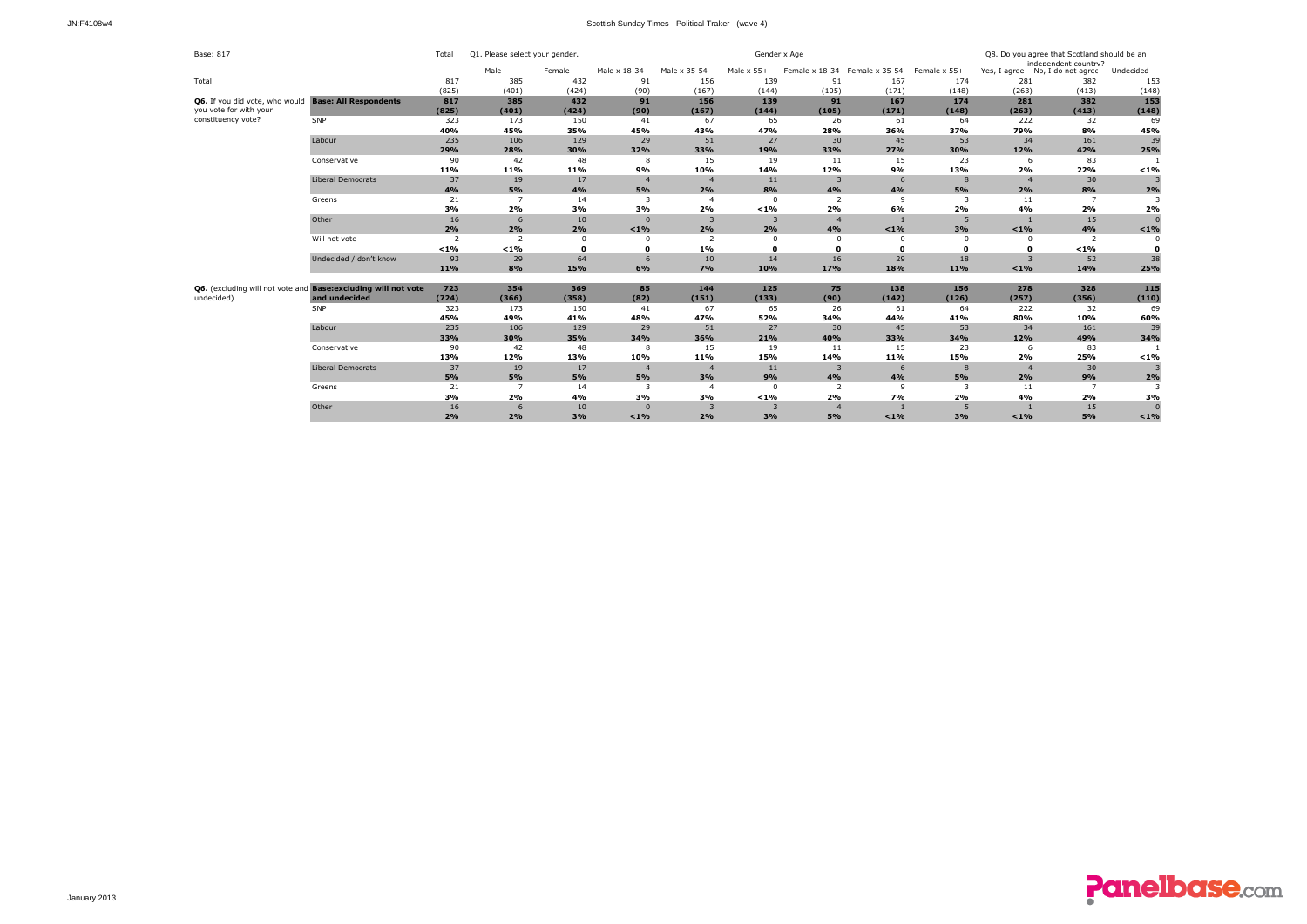| Base: 817                                                  |                                                                | Total          | Q1. Please select your gender. |              |                 |                |                   | Gender x Age   | Q8. Do you agree that Scotland should be an<br>independent country? |              |                |                                 |                |
|------------------------------------------------------------|----------------------------------------------------------------|----------------|--------------------------------|--------------|-----------------|----------------|-------------------|----------------|---------------------------------------------------------------------|--------------|----------------|---------------------------------|----------------|
|                                                            |                                                                |                | Male                           | Female       | Male x 18-34    | Male x 35-54   | Male $\times$ 55+ |                | Female x 18-34 Female x 35-54                                       | Female x 55+ |                | Yes, I agree No, I do not agree | Undecided      |
| Total                                                      |                                                                | 817            | 385                            | 432          | 91              | 156            | 139               | 91             | 167                                                                 | 174          | 281            | 382                             | 153            |
|                                                            |                                                                | (825)          | (401)                          | (424)        | (90)            | (167)          | (144)             | (105)          | (171)                                                               | (148)        | (263)          | (413)                           | (148)          |
| Q7. And who would you vote<br>for with your regional vote? | <b>Base: All Respondents</b>                                   | 817<br>(825)   | 385<br>(401)                   | 432<br>(424) | 91<br>(90)      | 156<br>(167)   | 139<br>(144)      | 91<br>(105)    | 167<br>(171)                                                        | 174<br>(148) | 281<br>(263)   | 382<br>(413)                    | 153<br>(148)   |
|                                                            | SNP                                                            | 313            | 164                            | 149          | 37              | 64             | 63                | 29             | 55                                                                  | 65           | 205            | 36                              | 72             |
|                                                            |                                                                | 38%            | 43%                            | 34%          | 40%             | 41%            | 45%               | 32%            | 33%                                                                 | 37%          | 73%            | 9%                              | 47%            |
|                                                            | Labour                                                         | 221            | 101                            | 120          | 28              | 48             | 24                | 28             | 44                                                                  | 48           | 35             | 152                             | 34             |
|                                                            |                                                                | 27%            | 26%                            | 28%          | 31%             | 31%            | 17%               | 31%            | 26%                                                                 | 28%          | 13%            | 40%                             | 22%            |
|                                                            | Conservative                                                   | 83             | 37                             | 46           | 10              | 13             | 14                | 10             | 14                                                                  | 22           | $\overline{a}$ | 77                              |                |
|                                                            |                                                                | 10%            | 10%                            | 11%          | 11%             | 8%             | 10%               | 11%            | 8%                                                                  | 13%          | 2%             | 20%                             | 1%             |
|                                                            | Greens                                                         | 43             | 20                             | 23           | -1              | 10             | 9                 | $\overline{2}$ | 11                                                                  | 11           | 19             | 17                              | 7              |
|                                                            |                                                                | 5%             | 5%                             | 5%           | 1%              | 6%             | 6%                | 2%             | 6%                                                                  | 7%           | 7%             | 4%                              | 5%             |
|                                                            | <b>Liberal Democrats</b>                                       | 33             | 16                             | 17           | 6               | $\overline{2}$ | $\overline{7}$    | 3              | 8                                                                   | 5            | 5              | 25                              | 3              |
|                                                            |                                                                | 4%             | 4%                             | 4%           | 7%              | 1%             | 5%                | 4%             | 5%                                                                  | 3%           | 2%             | 7%                              | 2%             |
|                                                            | Other                                                          | 22             | 9                              | 14           | $\blacksquare$  | $\overline{3}$ | 5                 | $\overline{2}$ | 6                                                                   | 6            | 6              | 16                              | $\overline{0}$ |
|                                                            |                                                                | 3%             | 2%                             | 3%           | $< 1\%$         | 2%             | 4%                | 2%             | 3%                                                                  | 3%           | 2%             | 4%                              | < 1%           |
|                                                            | Will not vote                                                  | $\overline{2}$ | 2                              | $\Omega$     | $^{\circ}$      | $\overline{2}$ | $\mathbf 0$       | $\Omega$       | $\Omega$                                                            | 0            | $^{\circ}$     | 2                               | 0              |
|                                                            |                                                                | < 1%           | $< 1\%$                        | $\mathbf 0$  | 0               | 1%             | $\mathbf{o}$      | $\mathbf{o}$   | $\mathbf{0}$                                                        | $\mathbf{o}$ | $\mathbf{o}$   | < 1%                            | $\mathbf{0}$   |
|                                                            | Undecided / don't know                                         | 100            | 38                             | 63           | $7\overline{ }$ | 14             | 17                | 16             | 30                                                                  | 16           | $\overline{7}$ | 57                              | 36             |
|                                                            |                                                                | 12%            | 10%                            | 15%          | 8%              | 9%             | 12%               | 18%            | 18%                                                                 | 9%           | 3%             | 15%                             | 23%            |
|                                                            |                                                                |                |                                |              |                 |                |                   |                |                                                                     |              |                |                                 |                |
|                                                            | Q7. (excluding will not vote and Base: excluding will not vote | 715            | 346                            | 369          | 83              | 140            | 122               | 75             | 137                                                                 | 158          | 274            | 323                             | 118            |
| undecided)                                                 | and undecided                                                  | (721)          | (363)                          | (358)        | (82)            | (150)          | (131)             | (88)           | (142)                                                               | (128)        | (256)          | (351)                           | (113)          |
|                                                            | SNP                                                            | 313            | 164                            | 149          | 37              | 64             | 63                | 29             | 55                                                                  | 65           | 205            | 36                              | 72             |
|                                                            |                                                                | 44%            | 47%                            | 40%          | 44%             | 46%            | 52%               | 39%            | 40%                                                                 | 41%          | 75%            | 11%                             | 62%            |
|                                                            | Labour                                                         | 221<br>31%     | 101<br>29%                     | 120<br>33%   | 28<br>34%       | 48<br>35%      | 24<br>19%         | 28<br>38%      | 44<br>32%                                                           | 48<br>30%    | 35<br>13%      | 152<br>47%                      | 34<br>29%      |
|                                                            | Conservative                                                   | 83             | 37                             | 46           | 10              | 13             | 14                | 10             | 14                                                                  | 22           | $\overline{4}$ | 77                              |                |
|                                                            |                                                                | 12%            | 11%                            | 13%          | 12%             | 9%             | 12%               | 14%            | 10%                                                                 | 14%          | 2%             | 24%                             | < 1%           |
|                                                            | Greens                                                         | 43             | 20                             | 23           | $\mathbf{1}$    | 10             | 9                 | $\overline{2}$ | 11                                                                  | 11           | 19             | 17                              | $\overline{7}$ |
|                                                            |                                                                | 6%             | 6%                             | 6%           | 1%              | 7%             | 7%                | 2%             | 8%                                                                  | 7%           | 7%             | 5%                              | 6%             |
|                                                            | <b>Liberal Democrats</b>                                       | 33             | 16                             | 17           | 6               | $\overline{2}$ | $\overline{7}$    | 3              | 8                                                                   | - 5          | 5              | 25                              | 3              |
|                                                            |                                                                | 5%             | 5%                             | 5%           | 8%              | 2%             | 6%                | 4%             | 6%                                                                  | 3%           | 2%             | 8%                              | 2%             |
|                                                            | Other                                                          | 22             | 9                              | 14           | $\overline{1}$  | $\overline{3}$ | 5                 | $\overline{2}$ | 6                                                                   | 6            | 6              | 16                              | $\overline{0}$ |
|                                                            |                                                                | 3%             | 2%                             | 4%           | 1%              | 2%             | 4%                | 3%             | 4%                                                                  | 4%           | 2%             | 5%                              | < 1%           |
|                                                            |                                                                |                |                                |              |                 |                |                   |                |                                                                     |              |                |                                 |                |
| As you may know, the Scottish government                   | <b>Base: All Respondents</b>                                   | 817            | 385                            | 432          | 91              | 156            | 139               | 91             | 167                                                                 | 174          | 281            | 382                             | 153            |
| intends to hold a referendum next year on                  |                                                                | (825)          | (401)                          | (424)        | (90)            | (167)          | (144)             | (105)          | (171)                                                               | (148)        | (263)          | (413)                           | (148)          |
| Scotland becoming a country independent from               | Yes, I agree                                                   | 281            | 157                            | 123          | 36              | 72             | 50                | 21             | 52                                                                  | 50           | 281            | $\mathbf 0$                     | 0              |
| the rest of the United Kingdom. The question on            |                                                                | 34%            | 41%                            | 29%          | 39%             | 46%            | 36%               | 23%            | 31%                                                                 | 29%          | 100%           | $\mathbf{0}$                    | $\mathbf{0}$   |
| the ballot is expected to be as below. How would           | No, I do not agree                                             | 382            | 162                            | 220          | 39              | 57             | 67                | 53             | 73                                                                  | 94           | $\mathbf{0}$   | 382                             | $\overline{0}$ |
| you vote in this referendum?                               |                                                                | 47%            | 42%                            | 51%          | 43%             | 36%            | 48%               | 58%            | 44%                                                                 | 54%          | $\Omega$       | 100%                            | $\Omega$       |
| Do you agree that Scotland should be an                    | Undecided                                                      | 153            | 65                             | 88           | 16              | 27             | 21                | 17             | 41                                                                  | 30           | $\Omega$       | $\mathbf{0}$                    | 153            |
| independent country?                                       |                                                                | 19%            | 17%                            | 20%          | 18%             | 18%            | 15%               | 19%            | 25%                                                                 | 17%          | n              | $\mathbf o$                     | 100%           |
|                                                            | Would not vote                                                 | $\blacksquare$ | $\Omega$                       |              | $\Omega$        | $\Omega$       |                   |                | $\Omega$                                                            | $\Omega$     |                | $\Omega$                        | $\overline{0}$ |
|                                                            |                                                                | $< 1\%$        | $\Omega$                       | $< 1\%$      | $\Omega$        | $\Omega$       | $\Omega$          | 1%             | $\Omega$                                                            | $\Omega$     |                | $\Omega$                        | $\Omega$       |

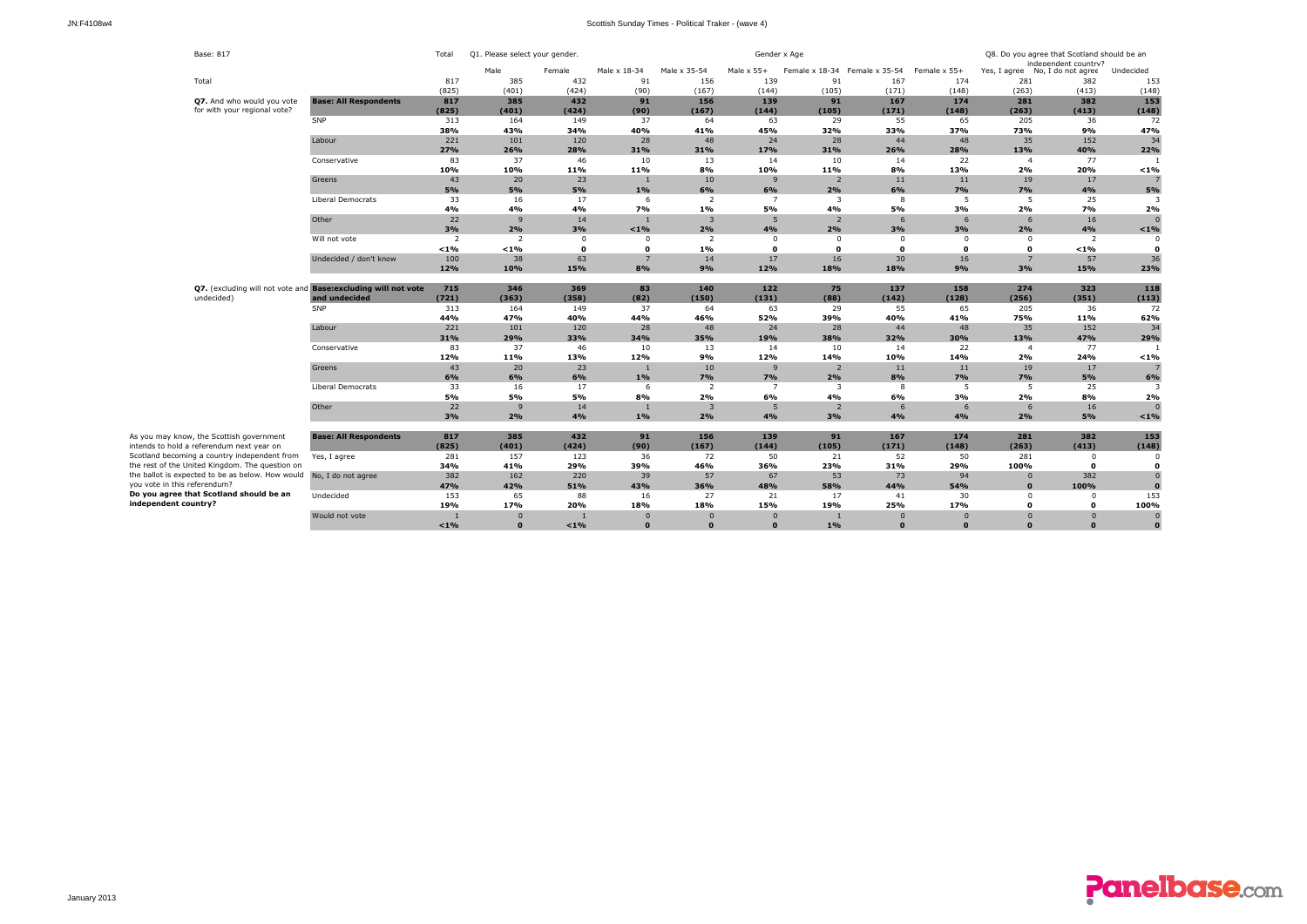| <b>Base: 817</b>                                            |                              | Total      | Q1. Please select your gender. |            |              |              | Gender x Age      |                | Q8. Do you agree that Scotland should be an<br>independent country? |              |            |                                 |           |
|-------------------------------------------------------------|------------------------------|------------|--------------------------------|------------|--------------|--------------|-------------------|----------------|---------------------------------------------------------------------|--------------|------------|---------------------------------|-----------|
|                                                             |                              |            | Male                           | Female     | Male x 18-34 | Male x 35-54 | Male $\times$ 55+ |                | Female x 18-34 Female x 35-54                                       | Female x 55+ |            | Yes, I agree No, I do not agree | Undecided |
| Total                                                       |                              | 817        | 385                            | 432        | 91           | 156          | 139               | 91             | 167                                                                 | 174          | 281        | 382                             | 153       |
|                                                             |                              | (825)      | (401)                          | (424)      | (90)         | (167)        | (144)             | (105)          | (171)                                                               | (148)        | (263)      | (413)                           | (148)     |
| <b>O13a.</b> Which of the following                         | <b>Base: All Respondents</b> | 817        | 385                            | 432        | 91           | 156          | 139               | 91             | 167                                                                 | 174          | 281        | 382                             | 153       |
| claims, if any, do you think are                            |                              | (825)      | (401)                          | (424)      | (90)         | (167)        | (144)             | (105)          | (171)                                                               | (148)        | (263)      | (413)                           | (148)     |
| correct? An independent                                     | Correct                      | 487        | 214                            | 273        | 52           | 78           | 83                | 69             | 91                                                                  | 113          | 122        | 289                             | 74        |
| Scotland would not                                          |                              | 60%        | 56%                            | 63%        | 57%          | 50%          | 60%               | 75%            | 54%                                                                 | 65%          | 44%        | 76%                             | 48%       |
| automatically become a                                      | Incorrect                    | 145        | 78                             | 67         | 14           | 34           | 30                | $\overline{4}$ | 37                                                                  | 26           | 87         | 32                              | 26        |
| member of the European Union                                |                              | 18%        | 20%                            | 15%        | 15%          | 22%          | 22%               | 5%             | 22%                                                                 | 15%          | 31%        | 8%                              | 17%       |
|                                                             | Don't know                   | 185        | 93                             | 92         | 25           | 43           | 25                | 18             | 39                                                                  | 35           | 71         | 61                              | 53        |
|                                                             |                              | 23%        | 24%                            | 21%        | 28%          | 28%          | 18%               | 20%            | 24%                                                                 | 20%          | 25%        | 16%                             | 35%       |
|                                                             |                              |            |                                |            |              |              |                   |                |                                                                     |              |            |                                 |           |
| Q13a. Which of the following                                | <b>Base: All Respondents</b> | 817        | 385                            | 432        | 91           | 156          | 139               | 91             | 167                                                                 | 174          | 281        | 382                             | 153       |
| claims, if any, do you think are                            |                              | (825)      | (401)                          | (424)      | (90)         | (167)        | (144)             | (105)          | (171)                                                               | (148)        | (263)      | (413)                           | (148)     |
| correct? An independent                                     | Correct                      | 152        | 73                             | 79         | 18           | 26           | 30                | 19             | 22                                                                  | 37           | 23         | 108                             | 19        |
| Scotland would have to join the                             |                              | 19%        | 19%                            | 18%        | 19%          | 17%          | 22%               | 21%            | 13%                                                                 | 21%          | 8%         | 28%                             | 13%       |
| Euro, the European single                                   | Incorrect                    | 427        | 209                            | 218        | 45           | 86           | 79                | 40             | 104                                                                 | 75           | 210        | 146                             | 72        |
| currency, rather than be                                    |                              | 52%        | 54%                            | 50%        | 49%          | 55%          | 57%               | 44%            | 62%                                                                 | 43%          | 75%        | 38%                             | 47%       |
| allowed to keep the pound                                   | Don't know                   | 238        | 102                            | 136        | 29           | 43           | 30                | 32             | 41                                                                  | 62           | 47         | 128                             | 62        |
|                                                             |                              | 29%        | 27%                            | 31%        | 32%          | 28%          | 22%               | 35%            | 25%                                                                 | 36%          | 17%        | 34%                             | 41%       |
|                                                             |                              |            |                                |            |              |              |                   |                |                                                                     |              |            |                                 |           |
| Q13a. Which of the following                                | <b>Base: All Respondents</b> | 817        | 385                            | 432        | 91           | 156          | 139               | 91             | 167                                                                 | 174          | 281        | 382                             | 153       |
| claims, if any, do you think are<br>correct? An independent |                              | (825)      | (401)                          | (424)      | (90)         | (167)        | (144)             | (105)          | (171)                                                               | (148)        | (263)      | (413)                           | (148)     |
| Scotland would become                                       | Correct                      | 325<br>40% | 148                            | 177        | 33<br>37%    | 54           | 61                | 40             | 62<br>37%                                                           | 74<br>43%    | 15         | 291<br>76%                      | 19        |
| financially worse off than the                              |                              |            | 39%                            | 41%        |              | 35%          | 44%               | 44%            |                                                                     |              | 5%         |                                 | 12%       |
| rest of the UK                                              | Incorrect                    | 306<br>37% | 154                            | 152        | 36           | 62           | 56                | 27             | 58                                                                  | 67           | 231<br>82% | 29                              | 46        |
|                                                             |                              | 186        | 40%<br>83                      | 35%        | 39%<br>22    | 40%<br>40    | 41%<br>22         | 30%<br>24      | 35%                                                                 | 38%<br>33    | 35         | 8%<br>62                        | 30%       |
|                                                             | Don't know                   | 23%        | 22%                            | 103<br>24% | 24%          | 25%          | 15%               | 26%            | 46<br>28%                                                           | 19%          | 12%        | 16%                             | 89<br>58% |
|                                                             |                              |            |                                |            |              |              |                   |                |                                                                     |              |            |                                 |           |
| Q13a. Which of the following                                | <b>Base: All Respondents</b> | 817        | 385                            | 432        | 91           | 156          | 139               | 91             | 167                                                                 | 174          | 281        | 382                             | 153       |
| claims, if any, do you think are                            |                              | (825)      | (401)                          | (424)      | (90)         | (167)        | (144)             | (105)          | (171)                                                               | (148)        | (263)      | (413)                           | (148)     |
| correct?  North Sea oil                                     | Correct                      | 372        | 182                            | 190        | 40           | 76           | 67                | 40             | 71                                                                  | 79           | 82         | 224                             | 65        |
| revenues are running out                                    |                              | 46%        | 47%                            | 44%        | 44%          | 49%          | 48%               | 43%            | 43%                                                                 | 45%          | 29%        | 59%                             | 42%       |
|                                                             | Incorrect                    | 300        | 153                            | 146        | 29           | 62           | 63                | 18             | 66                                                                  | 62           | 171        | 85                              | 44        |
|                                                             |                              | 37%        | 40%                            | 34%        | 32%          | 40%          | 45%               | 20%            | 40%                                                                 | 35%          | 61%        | 22%                             | 29%       |
|                                                             | Don't know                   | 146        | 50                             | 96         | 22           | 18           | 9                 | 33             | 29                                                                  | 33           | 28         | 73                              | 45        |
|                                                             |                              | 18%        | 13%                            | 22%        | 24%          | 12%          | 7%                | 37%            | 17%                                                                 | 19%          | 10%        | 19%                             | 29%       |
|                                                             |                              |            |                                |            |              |              |                   |                |                                                                     |              |            |                                 |           |
| Q13a. Which of the following                                | <b>Base: All Respondents</b> | 817        | 385                            | 432        | 91           | 156          | 139               | 91             | 167                                                                 | 174          | 281        | 382                             | 153       |
| claims, if any, do you think are                            |                              | (825)      | (401)                          | (424)      | (90)         | (167)        | (144)             | (105)          | (171)                                                               | (148)        | (263)      | (413)                           | (148)     |
| correct? Independence would Correct                         |                              | 396        | 193                            | 203        | 46           | 70           | 77                | 39             | 78                                                                  | 86           | 71         | 291                             | 34        |
| cost Scotland many defence                                  |                              | 49%        | 50%                            | 47%        | 51%          | 45%          | 56%               | 43%            | 47%                                                                 | 50%          | 25%        | 76%                             | 22%       |
| jobs                                                        | Incorrect                    | 194        | 103                            | 91         | 21           | 47           | 35                | 18             | 32                                                                  | 42           | 151        | 16                              | 28        |
|                                                             |                              | 24%        | 27%                            | 21%        | 24%          | 30%          | 25%               | 19%            | 19%                                                                 | 24%          | 54%        | 4%                              | 18%       |
|                                                             | Don't know                   | 227        | 89                             | 137        | 23           | 39           | 27                | 35             | 57                                                                  | 46           | 59         | 75                              | 92        |
|                                                             |                              | 28%        | 23%                            | 32%        | 25%          | 25%          | 19%               | 38%            | 34%                                                                 | 26%          | 21%        | 20%                             | 60%       |

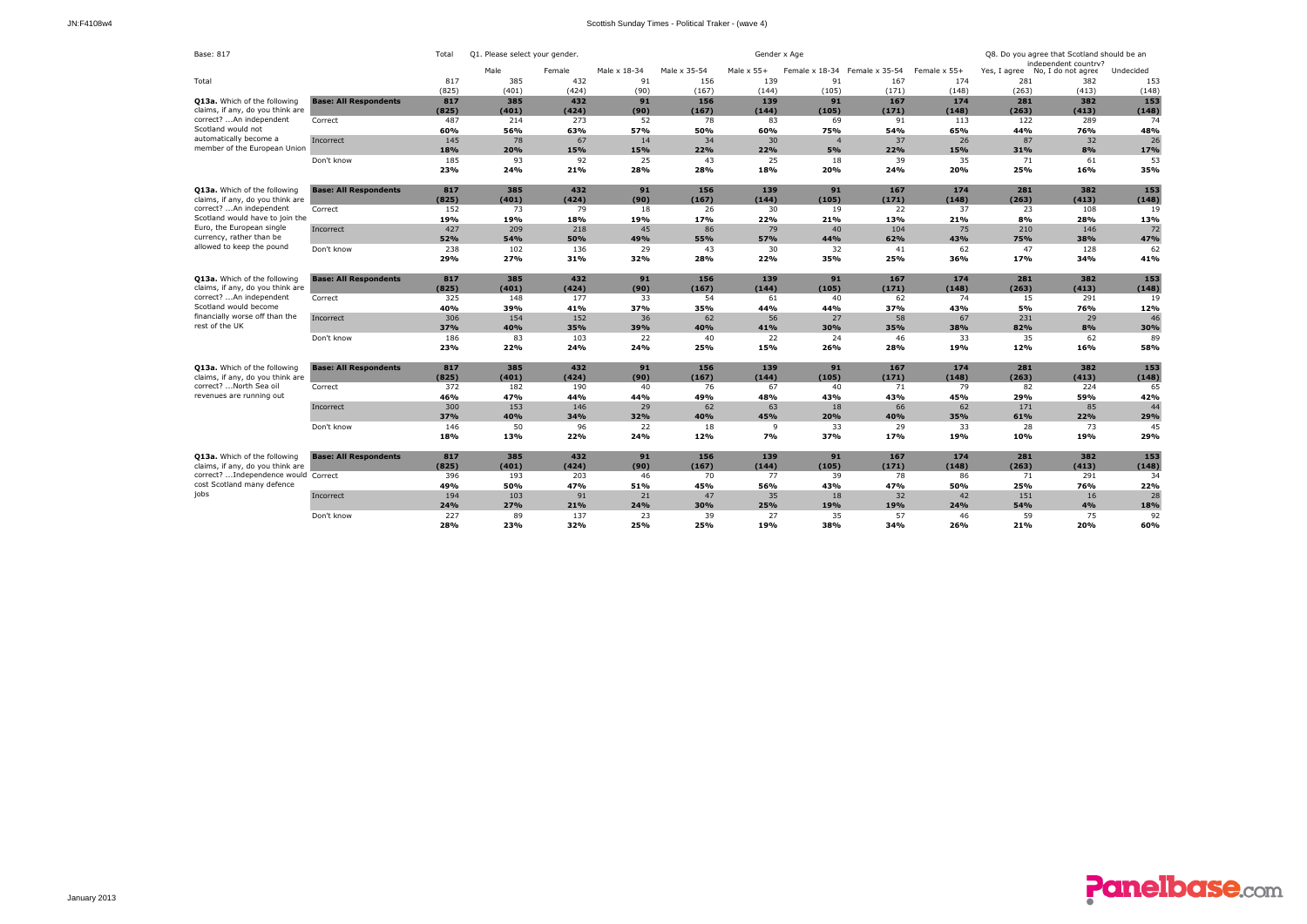| Base: 817                                                                    |                                  | Total        | Q1. Please select your gender. |             |              |              | Gender x Age      |                |                |              |                                 | Q8. Do you agree that Scotland should be an |             |
|------------------------------------------------------------------------------|----------------------------------|--------------|--------------------------------|-------------|--------------|--------------|-------------------|----------------|----------------|--------------|---------------------------------|---------------------------------------------|-------------|
|                                                                              |                                  |              | Male                           | Female      | Male x 18-34 | Male x 35-54 | Male $\times$ 55+ | Female x 18-34 | Female x 35-54 | Female x 55+ | Yes, I agree No, I do not agree | independent country?                        | Undecided   |
| Total                                                                        |                                  | 817          | 385                            | 432         | 91           | 156          | 139               | 91             | 167            | 174          | 281                             | 382                                         | 153         |
|                                                                              |                                  | (825)        | (401)                          | (424)       | (90)         | (167)        | (144)             | (105)          | (171)          | (148)        | (263)                           | (413)                                       | (148)       |
| Q13a. Which of the following                                                 | <b>Base: All Respondents</b>     | 817          | 385                            | 432         | 91           | 156          | 139               | 91             | 167            | 174          | 281                             | 382                                         | 153         |
| claims, if any, do you think are                                             |                                  | (825)        | (401)                          | (424)       | (90)         | (167)        | (144)             | (105)          | (171)          | (148)        | (263)                           | (413)                                       | (148)       |
| correct?  If an independent                                                  | Correct                          | 327          | 173                            | 154         | 42           | 66           | 65                | 40             | 49             | 65           | 83                              | 207                                         | 36          |
| Scotland was able to keep the                                                |                                  | 40%          | 45%                            | 36%         | 46%          | 42%          | 47%               | 44%            | 29%            | 38%          | 30%                             | 54%                                         | 23%         |
| pound in a sterling zone with<br>the rest of the UK, it would                | Incorrect                        | 209<br>26%   | 110<br>28%                     | 99<br>23%   | 20<br>22%    | 55<br>35%    | 35<br>25%         | 11<br>12%      | 41<br>25%      | 47<br>27%    | 123<br>44%                      | 61<br>16%                                   | 25<br>16%   |
| have little say over interest                                                | Don't know                       | 282          | 103                            | 179         | 29           | 35           | 39                | 40             | 77             | 62           | 75                              | 114                                         | 93          |
| rates and public spending levels                                             |                                  | 34%          | 27%                            | 41%         | 32%          | 23%          | 28%               | 44%            | 46%            | 35%          | 27%                             | 30%                                         | 61%         |
|                                                                              |                                  |              |                                |             |              |              |                   |                |                |              |                                 |                                             |             |
| Q13a. Which of the following                                                 | <b>Base: All Respondents</b>     | 817          | 385                            | 432         | 91           | 156          | 139               | 91             | 167            | 174          | 281                             | 382                                         | 153         |
| claims, if any, do you think are                                             |                                  | (825)        | (401)                          | (424)       | (90)         | (167)        | (144)             | (105)          | (171)          | (148)        | (263)                           | (413)                                       | (148)       |
| correct? An independent                                                      | Correct                          | 229          | 110                            | 119         | 16           | 55           | 39                | 23             | 42             | 54           | 52                              | 143                                         | 33          |
| Scotland would not be allowed                                                |                                  | 28%          | 28%                            | 28%         | 17%          | 35%          | 28%               | 25%            | 25%            | 31%          | 18%                             | 37%                                         | 22%         |
| to be a member of NATO unless Incorrect                                      |                                  | 229          | 143                            | 86          | 31           | 58           | 53                | 17             | 40             | 29           | 134                             | 68                                          | 28          |
| it agreed to allow nuclear                                                   |                                  | 28%          | 37%                            | 20%         | 35%          | 37%          | 39%               | 18%            | 24%            | 17%          | 48%                             | 18%                                         | 18%         |
| weapons in its territory                                                     | Don't know                       | 360          | 132                            | 227         | 43           | 43           | 46                | 52             | 85             | 91           | 96                              | 171                                         | 93          |
|                                                                              |                                  | 44%          | 34%                            | 53%         | 48%          | 27%          | 33%               | 57%            | 51%            | 52%          | 34%                             | 45%                                         | 60%         |
|                                                                              |                                  |              |                                |             |              |              |                   |                |                |              |                                 |                                             |             |
| Q13b. Assuming for a moment Base: All Respondents<br>that each statement was |                                  | 817          | 385                            | 432         | 91           | 156          | 139               | 91             | 167            | 174          | 281                             | 382                                         | 153         |
| accurate, what effect, if any,                                               | 5 - Much more likely to vote for | (825)<br>150 | (401)<br>74                    | (424)<br>76 | (90)<br>11   | (167)<br>35  | (144)<br>27       | (105)<br>7     | (171)<br>20    | (148)<br>48  | (263)<br>112                    | (413)<br>13                                 | (148)<br>24 |
| would that have on the way you independence                                  |                                  | 18%          | 19%                            | 18%         | 12%          | 23%          | 20%               | 8%             | 12%            | 28%          | 40%                             | 3%                                          | 16%         |
| would vote in the referendum?                                                | $\overline{a}$                   | 84           | 48                             | 36          | 14           | 19           | 16                | 9              | 15             | 12           | 50                              | 12                                          | 22          |
| An independent Scotland                                                      |                                  | 10%          | 12%                            | 8%          | 15%          | 12%          | 11%               | 10%            | 9%             | 7%           | 18%                             | 3%                                          | 15%         |
| would not automatically                                                      | 3                                | 213          | 91                             | 122         | 22           | 39           | 30                | 28             | 59             | 35           | 83                              | 86                                          | 44          |
| become a member of the                                                       |                                  | 26%          | 24%                            | 28%         | 25%          | 25%          | 22%               | 30%            | 36%            | 20%          | 30%                             | 23%                                         | 29%         |
| European Union                                                               |                                  | 81           | 49                             | 32          | 14           | 18           | 17                | $\mathbf{8}$   | 15             | 9            | 13                              | 53                                          | 14          |
|                                                                              |                                  | 10%          | 13%                            | 7%          | 16%          | 11%          | 12%               | 9%             | 9%             | 5%           | 5%                              | 14%                                         | 9%          |
|                                                                              | 1 - Much less likely to vote for | 191          | 81                             | 110         | 13           | 33           | 35                | 24             | 34             | 52           | 5                               | 183                                         | 3           |
|                                                                              | independence                     | 23%          | 21%                            | 25%         | 15%          | 21%          | 25%               | 27%            | 20%            | 30%          | 2%                              | 48%                                         | 2%          |
|                                                                              | (Don't know / couldn't say)      | 98           | 42                             | 56          | 16           | 12           | 14                | 14             | 23             | 18           | 17                              | 35                                          | 46          |
|                                                                              |                                  | 12%          | 11%                            | 13%         | 17%          | 8%           | 10%               | 16%            | 14%            | 11%          | 6%                              | 9%                                          | 30%         |
|                                                                              | Mean score                       | 2.9          | 3.0                            | 2.8         | 2.9          | 3.0          | 2.9               | 2.6            | 2.8            | 3.0          | 4.0                             | 1.9                                         | 3.5         |
| Q13b. Assuming for a moment Base: All Respondents                            |                                  | 817          | 385                            | 432         | 91           | 156          | 139               | 91             | 167            | 174          | 281                             | 382                                         | 153         |
| that each statement was                                                      |                                  | (825)        | (401)                          | (424)       | (90)         | (167)        | (144)             | (105)          | (171)          | (148)        | (263)                           | (413)                                       | (148)       |
| accurate, what effect, if any,                                               | 5 - Much more likely to vote for | 58           | 29                             | 29          | 5            | 17           | $\overline{7}$    | 7              | 3              | 19           | 49                              | 6                                           |             |
| would that have on the way you independence                                  |                                  | 7%           | 7%                             | <b>7%</b>   | 5%           | 11%          | 5%                | 8%             | 2%             | 11%          | 17%                             | 2%                                          | 2%          |
| would vote in the referendum? 4                                              |                                  | 54           | 35                             | 18          | 10           | 15           | 11                | 3              | 10             | 6            | 38                              | $\overline{z}$                              | 13          |
| An independent Scotland                                                      |                                  | 7%           | 9%                             | 4%          | 11%          | 9%           | 8%                | 3%             | 6%             | 3%           | 13%                             | $< 1\%$                                     | 9%          |
| would have to join the Euro,                                                 | 3                                | 144          | 69                             | 75          | 16           | 31           | 22                | 12             | 40             | 22           | 83                              | 38                                          | 24          |
| the European single currency,                                                |                                  | 18%          | 18%                            | 17%         | 17%          | 20%          | 16%               | 14%            | 24%            | 13%          | 29%                             | 10%                                         | 15%         |
| rather than be allowed to keep                                               |                                  | 92           | 47                             | 44          | 15           | 21           | 12                | 13             | 18             | 13           | 28                              | 30                                          | 33          |
| the pound                                                                    |                                  | 11%          | 12%                            | 10%         | 16%          | 13%          | 8%                | 14%            | 11%            | 8%           | 10%                             | 8%                                          | 22%         |
|                                                                              | 1 - Much less likely to vote for | 383          | 168                            | 215         | 37           | 56           | 74                | 48             | 73             | 95           | 59                              | 278                                         | 46          |
|                                                                              | independence                     | 47%          | 44%                            | 50%         | 41%          | 36%          | 53%               | 53%            | 43%            | 54%          | 21%                             | 73%                                         | 30%         |
|                                                                              | (Don't know / couldn't say)      | 87           | 37                             | 50          | $\mathbf{8}$ | 15           | 13                | 8              | 24             | 19           | 24                              | 29                                          | 34          |
|                                                                              |                                  | 11%          | 10%                            | 12%         | 9%           | 10%          | 9%                | 8%             | 14%            | 11%          | 9%                              | 8%                                          | 22%         |
|                                                                              | Mean score                       | 2.1          | 2.2                            | 2.0         | 2.1          | 2.4          | 1.9               | 1.9            | 2.0            | 2.0          | 3.0                             | 1.4                                         | 2.1         |
| Q13b. Assuming for a moment Base: All Respondents                            |                                  | 817          | 385                            | 432         | 91           | 156          | 139               | 91             | 167            | 174          | 281                             | 382                                         | 153         |
| that each statement was                                                      |                                  | (825)        | (401)                          | (424)       | (90)         | (167)        | (144)             | (105)          | (171)          | (148)        | (263)                           | (413)                                       | (148)       |
| accurate, what effect, if any,                                               | 5 - Much more likely to vote for | 68           | 38                             | 30          | 6            | 17           | 14                | 5              | 3              | 22           | 63                              | 3                                           |             |
| would that have on the way you independence                                  |                                  | 8%           | 10%                            | <b>7%</b>   | 7%           | 11%          | 10%               | 6%             | 2%             | 12%          | 23%                             | $< 1\%$                                     | $< 1\%$     |
| would vote in the referendum?                                                | $\overline{A}$                   | 66           | 41                             | 26          | 16           | 20           | 5                 | 3              | 13             | 10           | 54                              | 3                                           |             |
| Independence would cost                                                      |                                  | 8%           | 11%                            | 6%          | 18%          | 13%          | 3%                | 4%             | 8%             | 6%           | 19%                             | $< 1\%$                                     | 5%          |
| Scotland many defence jobs                                                   | 3                                | 203          | 83                             | 120         | 11           | 32           | 41                | 23             | 57             | 40           | 92                              | 52                                          | 60          |
|                                                                              |                                  | 25%          | 22%                            | 28%         | 12%          | 20%          | 29%               | 25%            | 34%            | 23%          | 33%                             | 14%                                         | 39%         |
|                                                                              | $\overline{z}$                   | 96           | 52                             | 44          | 16           | 23           | 13                | 16             | 16             | 12           | 21                              | 52                                          | 23          |
|                                                                              |                                  | 12%          | 13%                            | 10%         | 18%          | 15%          | 9%                | 18%            | 9%             | 7%           | 8%                              | 14%                                         | 15%         |

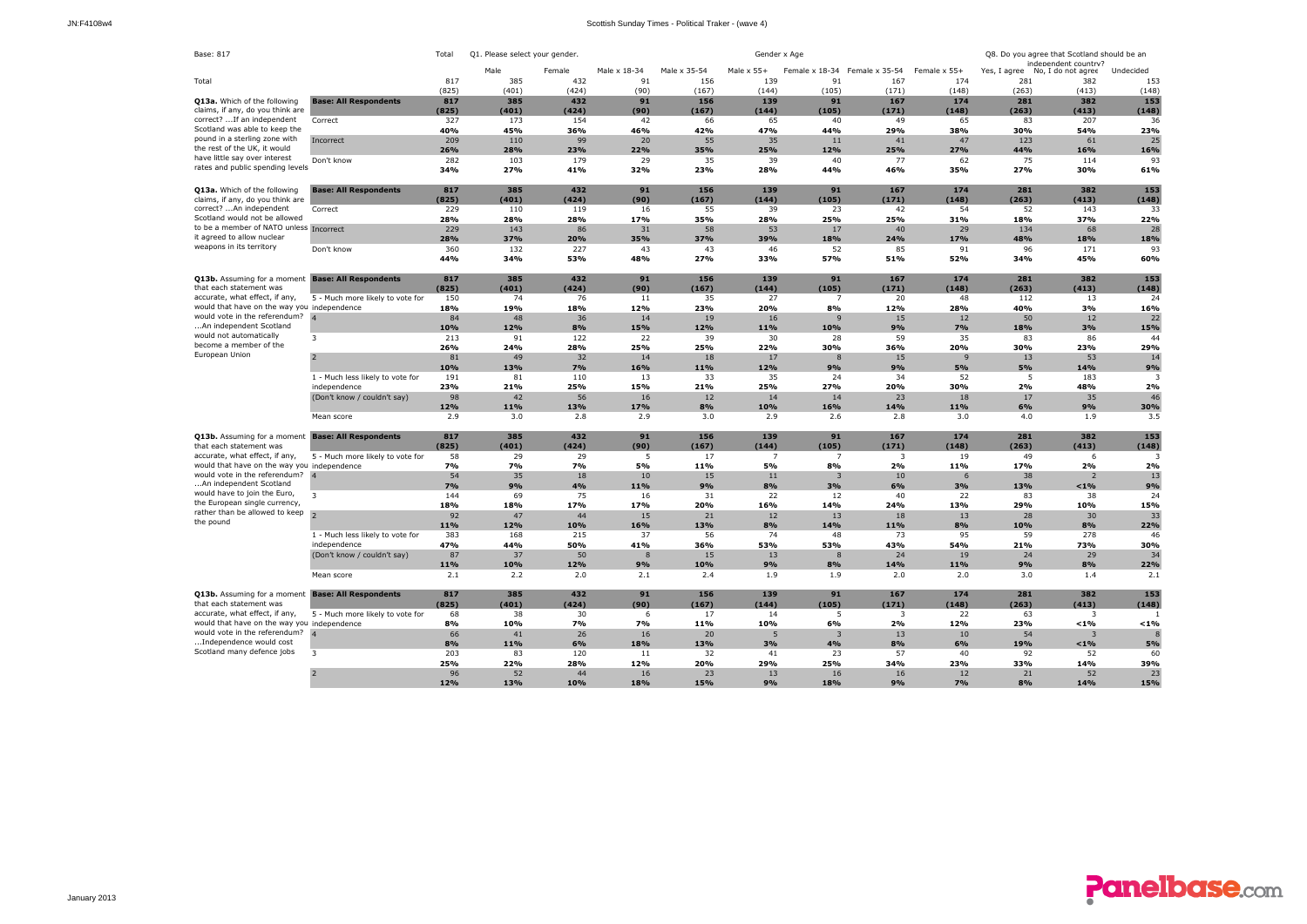| JN:F4108w4 |  |
|------------|--|
|------------|--|

| Base: 817 |                                  | Total | Q1. Please select your gender. |        |                |              | Q8. Do you agree that Scotland should be an<br>independent country? |       |                               |              |       |                                 |           |
|-----------|----------------------------------|-------|--------------------------------|--------|----------------|--------------|---------------------------------------------------------------------|-------|-------------------------------|--------------|-------|---------------------------------|-----------|
|           |                                  |       | Male                           | Female | Male x 18-34   | Male x 35-54 | Male $\times$ 55+                                                   |       | Female x 18-34 Female x 35-54 | Female x 55+ |       | Yes, I agree No, I do not agree | Undecided |
| Total     |                                  | 817   | 385                            | 432    |                | 156          | 139                                                                 | 91    | 167                           | 174          | 281   | 382                             | 153       |
|           |                                  | (825) | (401)                          | (424)  | (90)           | (167)        | (144)                                                               | (105) | (171)                         | (148)        | (263) | (413)                           | (148)     |
|           | 1 - Much less likely to vote for | 284   | 125                            | 158    | $\mathcal{L}I$ |              |                                                                     |       |                               |              | 12    | 250                             | 21        |
|           | independence                     | 35%   | 33%                            | 37%    | 30%            | 29%          | 38%                                                                 | 39%   | 32%                           | 40%          | 4%    | 65%                             | 14%       |
|           | (Don't know / couldn't say)      | 100   | 47                             | 53     | 14             | 19           | 14                                                                  |       | 26                            | 20           | 38    | 22                              | 40        |
|           |                                  | 12%   | 12%                            | 12%    | 16%            | 12%          | 10%                                                                 | 8%    | 15%                           | 11%          | 14%   | 6%                              | 26%       |
|           | Mean score                       | 2.4   | 2.4                            | 2.3    | 2.4            | 2.6          | 2.1                                                                 | 2.1   | 2.3                           | 2.4          | 3.6   | 1.3                             | 2.5       |

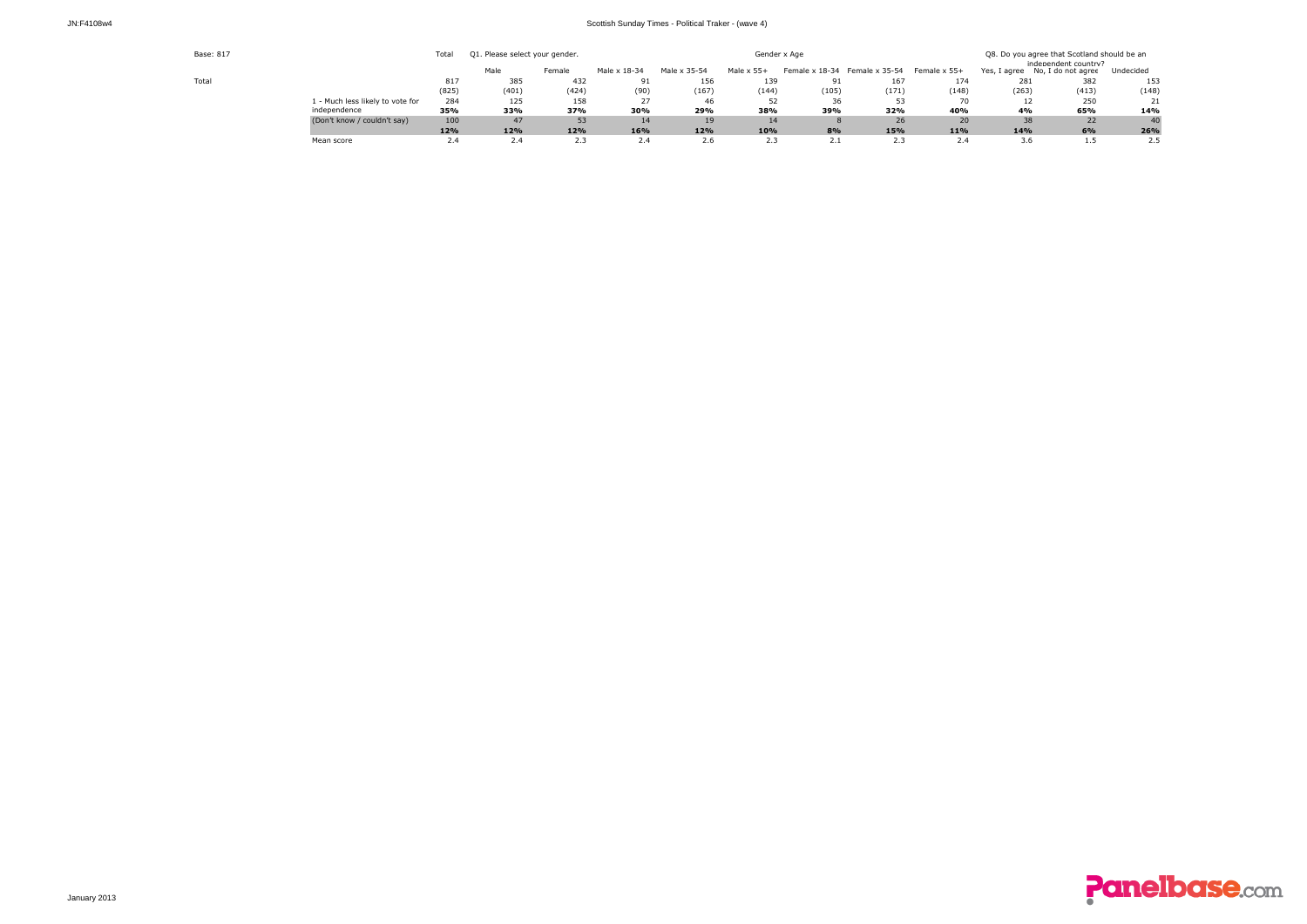| Base: 817                                         |                                  | Total | Q1. Please select your gender. |        |              |              |                   | Q8. Do you agree that Scotland should be an<br>independent country? |                |              |       |                                 |           |
|---------------------------------------------------|----------------------------------|-------|--------------------------------|--------|--------------|--------------|-------------------|---------------------------------------------------------------------|----------------|--------------|-------|---------------------------------|-----------|
|                                                   |                                  |       | Male                           | Female | Male x 18-34 | Male x 35-54 | Male $\times$ 55+ | Female x 18-34                                                      | Female x 35-54 | Female x 55+ |       | Yes, I agree No, I do not agree | Undecided |
| Total                                             |                                  | 817   | 385                            | 432    | 91           | 156          | 139               | 91                                                                  | 167            | 174          | 281   | 382                             | 153       |
|                                                   |                                  | (825) | (401)                          | (424)  | (90)         | (167)        | (144)             | (105)                                                               | (171)          | (148)        | (263) | (413)                           | (148)     |
| Q13b. Assuming for a moment                       | <b>Base: All Respondents</b>     | 817   | 385                            | 432    | 91           | 156          | 139               | 91                                                                  | 167            | 174          | 281   | 382                             | 153       |
| that each statement was                           |                                  | (825) | (401)                          | (424)  | (90)         | (167)        | (144)             | (105)                                                               | (171)          | (148)        | (263) | (413)                           | (148)     |
| accurate, what effect, if any,                    | 5 - Much more likely to vote for | 73    | 40                             | 34     | $\mathsf{Q}$ | 18           | 13                | $\overline{ }$                                                      | R              | 19           | 57    | ۹                               |           |
| would that have on the way you independence       |                                  | 9%    | 10%                            | 8%     | 10%          | 11%          | 9%                | <b>7%</b>                                                           | 5%             | 11%          | 20%   | 2%                              | 5%        |
| would vote in the referendum?                     |                                  | 65    | 39                             | 25     | 10           | 15           | 14                | 6                                                                   | 10             | 10           | 50    | 5                               | 10        |
| If an independent Scotland                        |                                  | 8%    | 10%                            | 6%     | 11%          | 10%          | 10%               | 6%                                                                  | 6%             | 6%           | 18%   | 1%                              | 7%        |
| was able to keep the pound in a $\overline{3}$    |                                  | 210   | 96                             | 115    | 18           | 40           | 38                | 21                                                                  | 54             | 39           | 97    | 66                              | 47        |
| sterling zone with the rest of                    |                                  | 26%   | 25%                            | 27%    | 20%          | 26%          | 27%               | 23%                                                                 | 33%            | 22%          | 35%   | 17%                             | 31%       |
| the UK, it would have little say                  | $\overline{a}$                   | 114   | 60                             | 54     | 13           | 28           | 19                | 26                                                                  | 21             |              | 31    | 56                              | 26        |
| over interest rates and public                    |                                  | 14%   | 16%                            | 12%    | 15%          | 18%          | 13%               | 28%                                                                 | 13%            | 4%           | 11%   | 15%                             | 17%       |
| spending levels                                   | 1 - Much less likely to vote for | 238   | 106                            | 132    | 24           | 41           | 41                | 19                                                                  | 48             | 64           | 14    | 208                             | 16        |
|                                                   | independence                     | 29%   | 28%                            | 30%    | 26%          | 26%          | 30%               | 21%                                                                 | 29%            | 37%          | 5%    | 54%                             | 10%       |
|                                                   | (Don't know / couldn't say)      | 118   | 44                             | 73     | 16           | 14           | 14                | 12                                                                  | 26             | 35           | 33    | 38                              | 47        |
|                                                   |                                  | 14%   | 12%                            | 17%    | 18%          | 9%           | 10%               | 13%                                                                 | 16%            | 20%          | 12%   | 10%                             | 30%       |
|                                                   | Mean score                       | 2.5   | 2.6                            | 2.4    | 2.6          | 2.6          | 2.5               | 2.4                                                                 | 2.3            | 2.4          | 3.4   | 1.7                             | 2.7       |
| Q13b. Assuming for a moment Base: All Respondents |                                  | 817   | 385                            | 432    | 91           | 156          | 139               | 91                                                                  | 167            | 174          | 281   | 382                             | 153       |
| that each statement was                           |                                  | (825) | (401)                          | (424)  | (90)         | (167)        | (144)             | (105)                                                               | (171)          | (148)        | (263) | (413)                           | (148)     |
| accurate, what effect, if any,                    | 5 - Much more likely to vote for | 110   | 58                             | 52     | 9            | 31           | 18                | 5                                                                   | 11             | 35           | 90    | $\overline{z}$                  | 13        |
| would that have on the way you independence       |                                  | 13%   | 15%                            | 12%    | 10%          | 20%          | 13%               | 6%                                                                  | <b>7%</b>      | 20%          | 32%   | 2%                              | 8%        |
| would vote in the referendum?                     |                                  | 57    | 32                             | 24     | $\mathbf{8}$ | 11           | 13                | 6                                                                   | 13             |              | 39    | 5                               | 11        |
| An independent Scotland                           |                                  | 7%    | 8%                             | 6%     | 9%           | 7%           | 9%                | 7%                                                                  | 8%             | 3%           | 14%   | 1%                              | 7%        |
| would not be allowed to be a                      | $\mathbf{R}$                     | 211   | 87                             | 124    | 16           | 37           | 34                | 23                                                                  | 59             | 42           | 81    | 76                              | 54        |
| member of NATO unless it                          |                                  | 26%   | 23%                            | 29%    | 17%          | 24%          | 25%               | 26%                                                                 | 35%            | 24%          | 29%   | 20%                             | 35%       |
| agreed to allow nuclear                           | $\overline{z}$                   | 75    | 43                             | 32     | 12           | 19           | 12                |                                                                     | $\mathbf{q}$   | 15           | 21    | 38                              | 16        |
| weapons in its territory                          |                                  | 9%    | 11%                            | 7%     | 13%          | 12%          | 9%                | 8%                                                                  | 5%             | 9%           | 8%    | 10%                             | 10%       |
|                                                   | 1 - Much less likely to vote for | 247   | 105                            | 142    | 19           | 41           | 45                | 28                                                                  | 50             | 64           | 22    | 210                             | 15        |
|                                                   | independence                     | 30%   | 27%                            | 33%    | 21%          | 26%          | 32%               | 31%                                                                 | 30%            | 37%          | 8%    | 55%                             | 10%       |
|                                                   | (Don't know / couldn't say)      | 118   | 59                             | 59     | 26           | 16           | 17                | 20                                                                  | 25             | 13           | 27    | 46                              | 45        |
|                                                   |                                  | 14%   | 15%                            | 14%    | 29%          | 10%          | 12%               | 22%                                                                 | 15%            | 7%           | 10%   | 12%                             | 29%       |
|                                                   | Mean score                       | 2.6   | 2.7                            | 2.5    | 2.6          | 2.8          | 2.6               | 2.3                                                                 | 2.5            | 2.6          | 3.6   | 1.7                             | 2.9       |